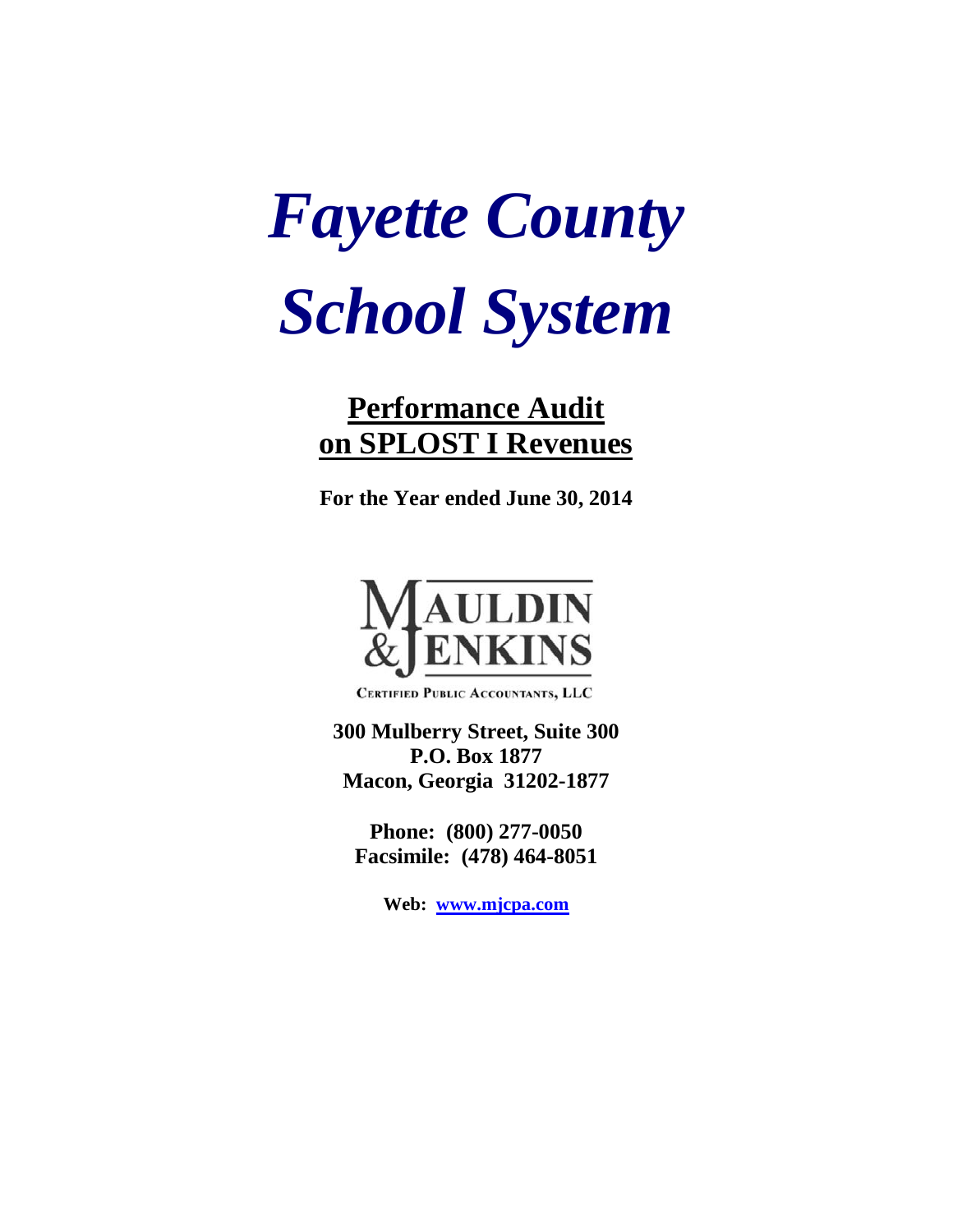

## **Table of Contents**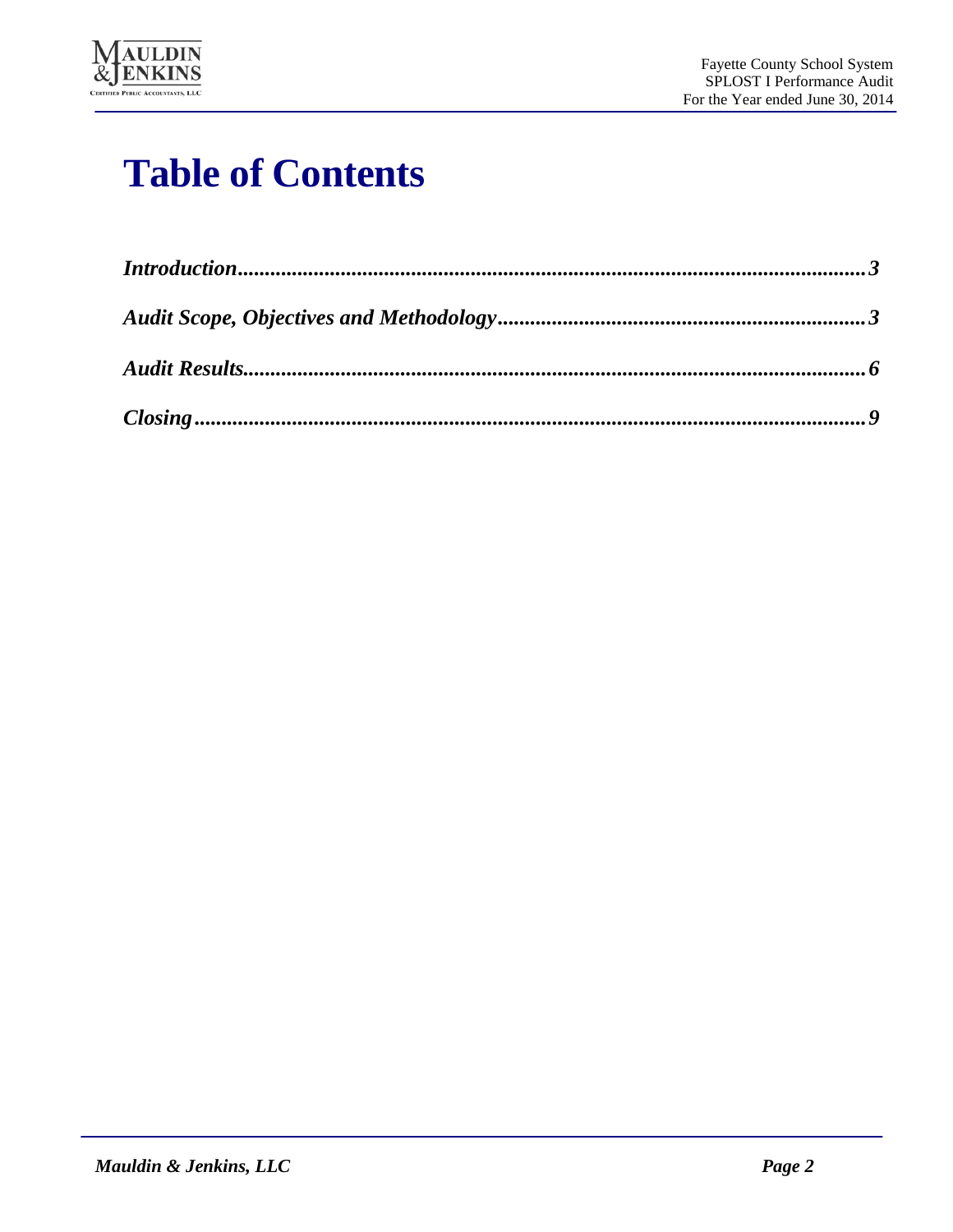

## **Introduction**

To the Members of the Board of Education Fayette County School System Fayetteville, Georgia

Georgia Code Section 20-2-491 requires public school systems to obtain continuing performance audits for expenditure of sales tax for capital outlays if the tax generates \$5 million or more annually. The independent performance audit shall:

- 1. Include a goal of ensuring, to the maximum extent possible, that the tax funds are expended efficiently and economically so as to ensure that the school system receives maximum benefit from the dollars collected.
- 2. Provide for issuance of periodic reports, not less than once annually, with respect to the extent to which tax funds are expended efficiently and economically as described in item 1 above.
- 3. Provide for issuance of periodic public recommendations, not less than annually for improvements in meeting the goal specified in item 1 above.

SPLOST, or "Special Purpose Local Option Sales Tax," is a referendum voted and approved by Fayette County voters in which one percent is added to the local sales tax for the purpose of funding building and renovation, including technology, projects for the Fayette County School System (the "School System") that would otherwise require financing through increasing residents' property taxes. SPLOST funds are also available for retiring general obligation bonded debt incurred with respect only to capital outlay projects.

The School System works under the direction of the Fayette County Board of Education (the "School Board") and its superintendent, and the projects selected for SPLOST funding are chosen by the School Board. The SPLOST I funds are used specifically for (i) paying a portion of the principal and interest due on School District Series 1999, 2001 and 2005 general obligation bonds; (ii) adding to, renovating, repairing, improving, and equipping existing school buildings and school system facilities; (iii) purchasing miscellaneous new equipment, fixtures and furnishings for the school system, including technology infrastructure, equipment and software, and safety and security equipment; (iv) acquiring textbooks; and (v) acquiring school buses and transportation and maintenance equipment. The approved resolution for the SPLOST was for raising up to \$115,000,000.

## **Audit Scope, Objectives and Methodology**

#### **Audit Scope**

M&J was engaged to conduct a performance audit of the SPLOST I program. The audit focused on the School System's compliance with state and local laws, mandates, and the receipt and expenditure of sales tax proceeds for allowable SPLOST educational purposes.

The audit covers the period from July 1, 2013 to June 30, 2014. From a listing of all disbursements made during the specified time frame, we selected 60 disbursements to test, totaling \$3,557,179.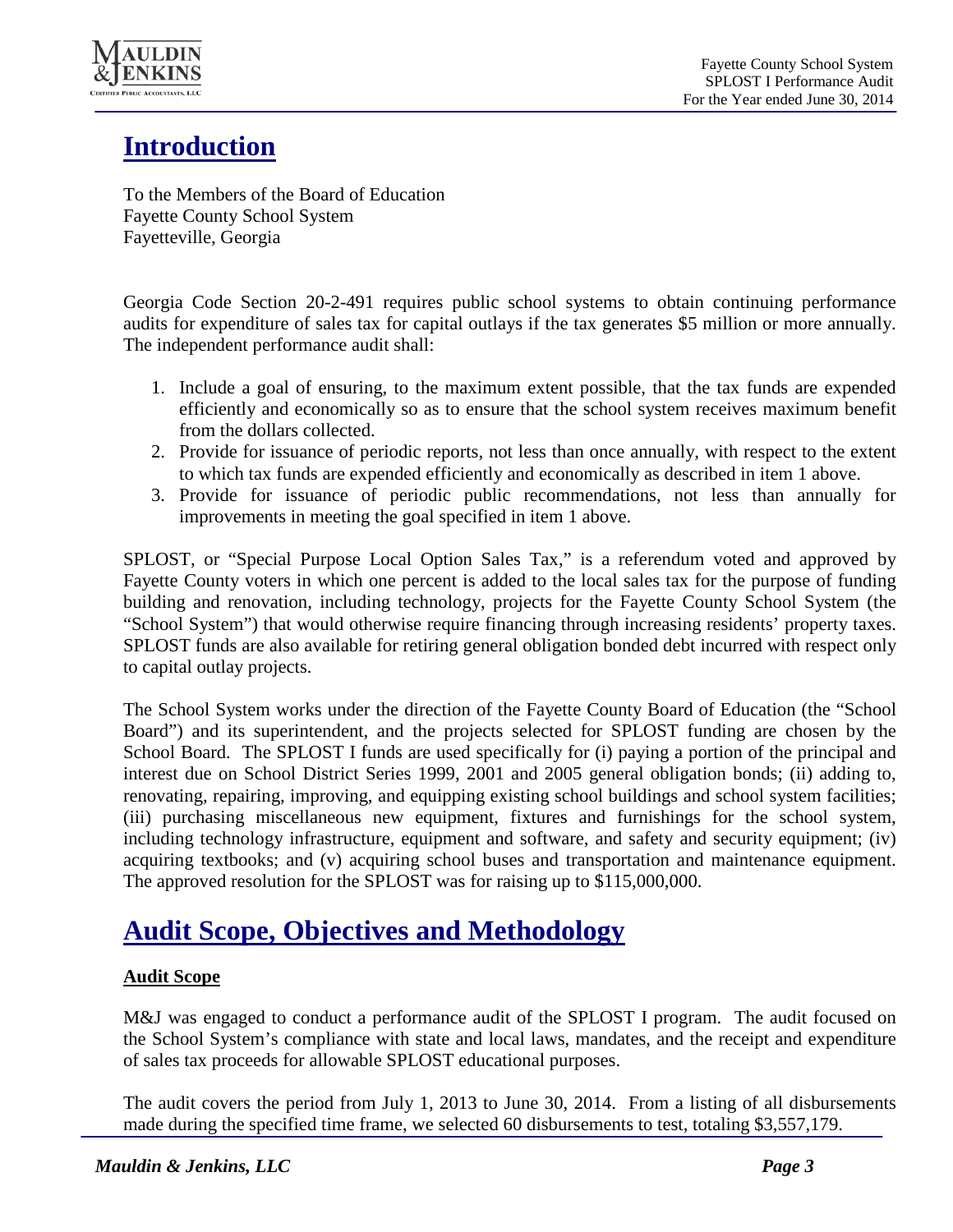

#### **Audit Objectives**

The overall objective of the performance audit was to evaluate whether the tax funds are expended efficiently and economically so that the School System is receiving maximum benefit from the dollars collected. The specific audit objectives were:

- $\triangleright$  To determine whether the schedule of projects adheres to the approved resolutions adopted by the Fayette County Board of Education,
- To determine that the reporting effectiveness between management of the School System and the Board of Education communicates the status of SPLOST projects to ensure that legislative, regulatory, and organizational goals and objectives are achieved,
- $\triangleright$  To determine the reliability of the monitoring function to verify that actual project expenditures are not exceeding budgeted amounts,
- $\triangleright$  To determine whether there is an effective means of monitoring program performance within a projected timeline, to evaluate the validity of expenditures, and to evaluate the timely completion of each project,
- $\triangleright$  To determine the reliability, validity or relevance of financial analyses to verify that cash flows conform to forecasted projections by project and priority, and that intended economic results are accomplished,
- $\triangleright$  To determine whether effective procedures exist to verify that design and implementation of SPLOST projects adhere to applicable quality control standards,
- $\triangleright$  To determine the effectiveness of financial controls in place to ensure that the receipt and expenditure of tax revenue funds are in compliance with applicable laws and regulations, and
- To determine whether management of the School System is following Board approved procurement policies and procedures.

#### **Audit Methodology**

We conducted this performance audit in accordance with generally accepted government auditing standards. Those standards require that we plan and perform the audit to obtain sufficient, appropriate evidence to provide a reasonable basis for our findings and conclusions based on our audit objectives. We believe that the evidence obtained provides a reasonable basis for our findings and conclusions based on our audit objectives.

To ensure that the SPLOST performance audit is adequately planned, performed, and supervised, we performed the following steps:

#### *Planning*

Prior to the conduct of the audit, we determined mutual expectations in performing the engagement and meeting time lines. We discussed policies and procedures, methodologies, and other relevant aspects of the School System's SPLOST program with relevant staff. We requested various schedules from the School System's staff and discussed with them the date the fieldwork was expected to begin.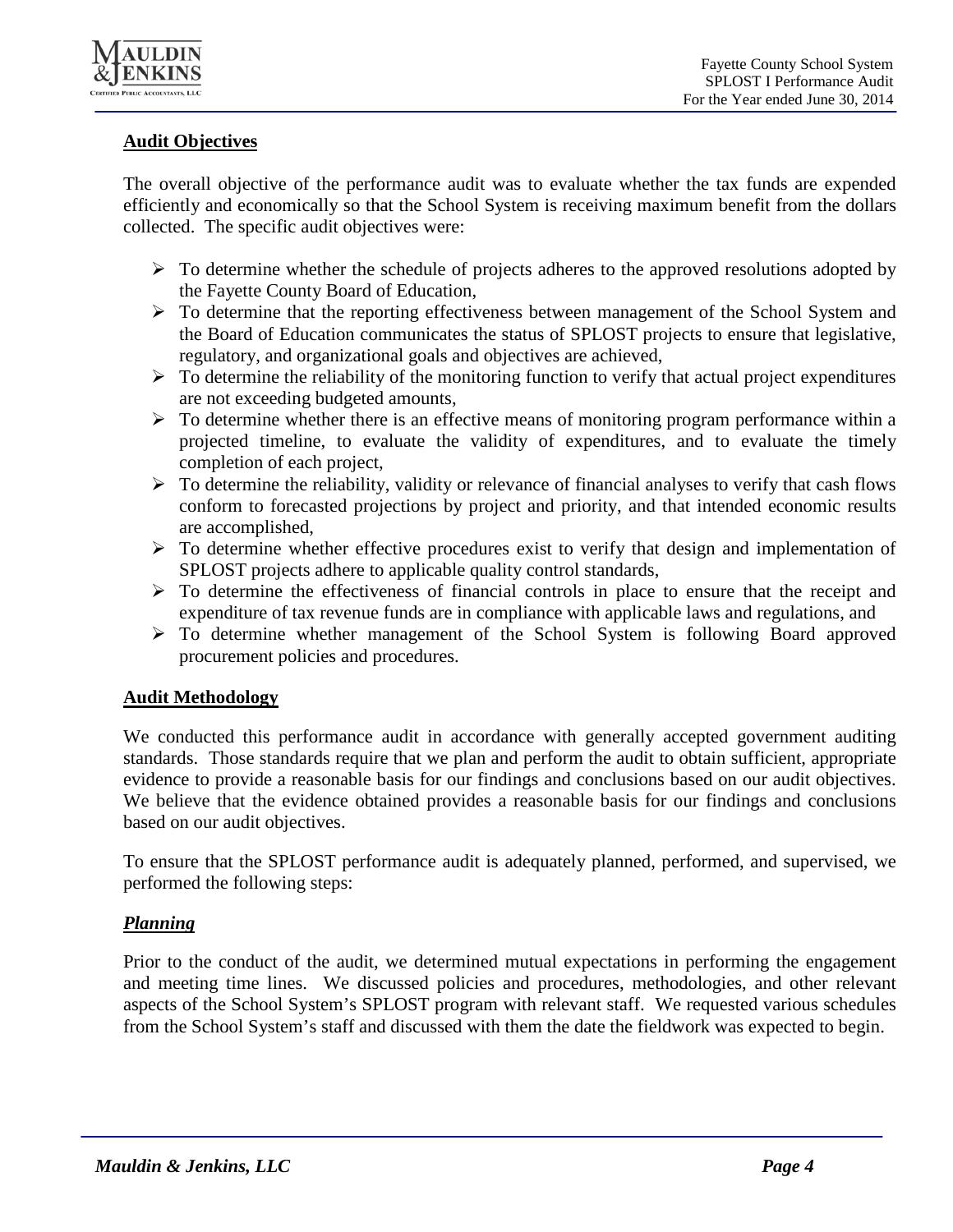

#### *Preliminary Analytical Review*

The preliminary analytical review provided direction to our audit approach. In this analysis, we developed expectations related to projects, program documentation, key personnel, program organization, and account balances and relationships among those account balances. During the audit, tests were designed to confirm the expectations developed during our preliminary analytical review. We also performed a preliminary analytical review to analyze the laws governing SPLOST funds and to identify in advance the critical audit risk areas.

#### *Risk Assessment*

Our audit approach is risk-based, whereby we assess risks for each identified objective. These assessments include an assessment of inherent and control risks to determine a combined risk assessment. Depending on the combined risk assessment, we performed substantive or analytical procedures, or a combination of both, to test the related objectives. These assessments were made during the planning process and throughout the engagement.

#### *Understanding the Control Environment and Testing Key Controls*

We examined the School System's internal controls related to the SPLOST program, focusing on formulating comments and suggestions for improving operations. We used a discussion memorandum format to document the relevant accounting cycles and processes from start to finish. We also completed questionnaires to further document an understanding of the School System's internal controls. Utilizing our understanding of the control environment, we tested certain internal controls to provide further support for the audit.

#### *Preparation of a Tailored Audit Program*

Based upon preliminary analytical review, control documentation, and testing, audit programs were designed in order for conclusions to be reached for each audit objective.

#### *Reporting*

At the conclusion of the performance audit, we prepared a preliminary report of findings and a written analysis of proposed recommendations in draft form. This preliminary report and analysis was presented to the School System's representatives. After obtaining and incorporating management comments in our report and upon completion of the presentation and review of the report and analysis by the School System's representatives, we provided a public report of the results of the annual performance audit.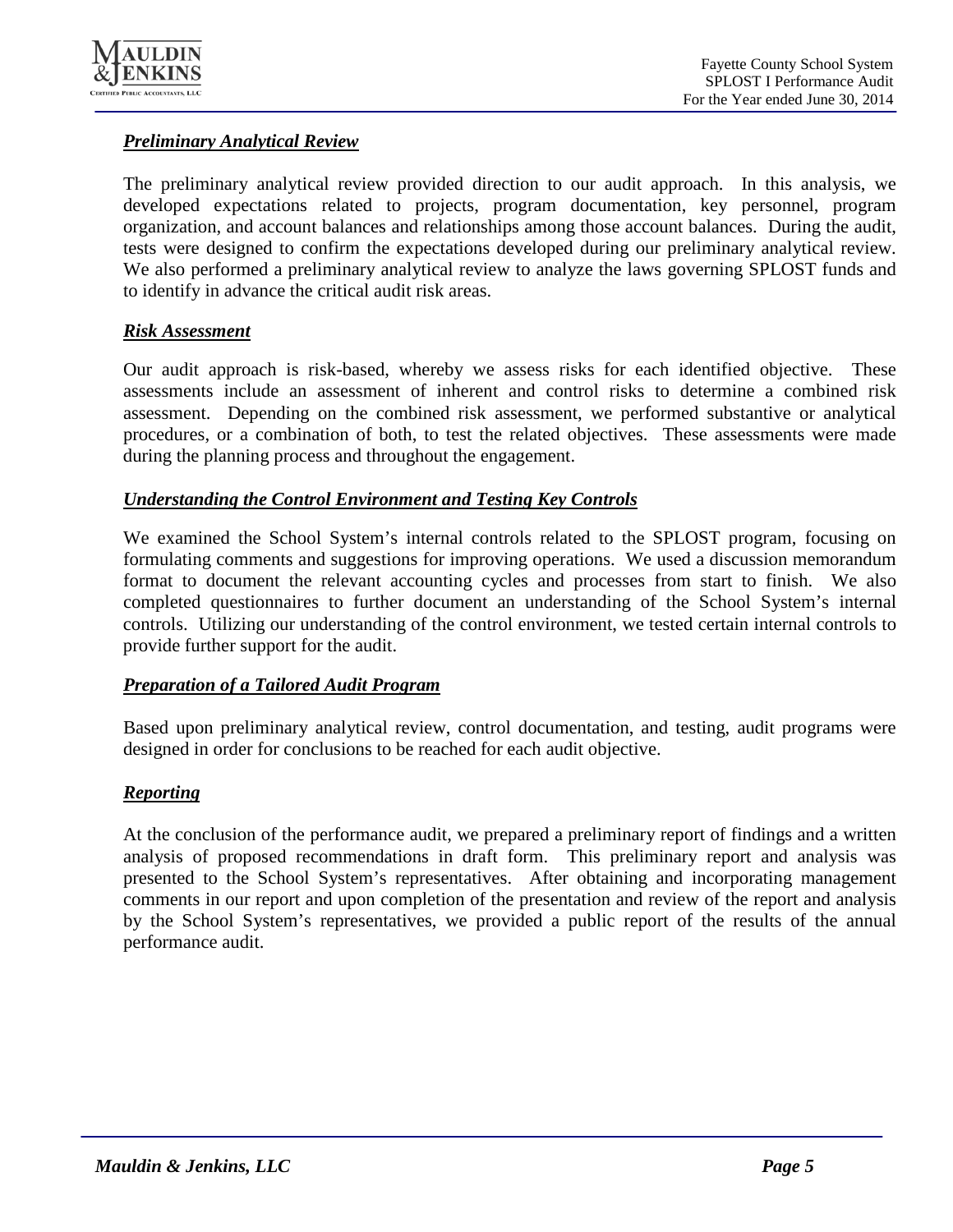

## **Audit Results**

Based on the results of our audit, we conclude that the Fayette County School System's SPLOST I Program is operating in compliance with all applicable laws and regulations, the referendums approved by the County's citizens, and industry best practices. The following are the specific results of our audit:

*Objective* #1: To determine whether the schedule of projects adheres to the approved resolution adopted by the Fayette County Board of Education

*Procedures:* M&J obtained a copy of the SPLOST I Resolution as approved by the Board of Education and the voters of Fayette County. We obtained a detailed listing of all disbursements for SPLOST expenditures from management and we vouched a sample of expenditures to supporting documentation such as vendor invoices.

*Results:* Based on the results of our disbursement test, all of the expenditures tested were related to projects approved in the SPLOST resolution.

*Objective* #2: To determine that the reporting effectiveness between management of the School System and the Board of Education communicates the status of SPLOST projects to ensure that legislative, regulatory and organizational goals and objectives are achieved

*Procedures:* M&J discussed the policies and procedures for communication with the Board with senior management. Based on our inquiries, management prepares an updated SPLOST report for the Board each month. We obtained and reviewed the agendas and minutes for all Board meetings during fiscal year 2014 noting the inclusion and discussion of the SPLOST projects.

*Results:* Based on the results of the inquiries made and review of agendas and minutes of the Board meetings, management of the School System has an effective method in place to communicate with the Board in regard to the financial and construction status of each project to ensure that legislative, regulatory, and organizational goals and objectives are achieved.

*Objective* #3: To determine the reliability of the monitoring function to verify that actual project expenditures are not exceeding budgeted amounts

*Procedures:* M&J discussed the monitoring of expenditures versus budget with senior management. Based on our inquiries, we ascertained that the Assistant Superintendent reviews and approves all project expenditures. The Assistant Superintendent maintains a cash flow spreadsheet for the SPLOST projects which includes purchase commitments, SPLOST receipts, and SPLOST expenditures. M&J also reviewed disbursements as described in Objective #1 for the Assistant Superintendent's approval and the minutes of the Board meetings noting that the Board is aware of all disbursements.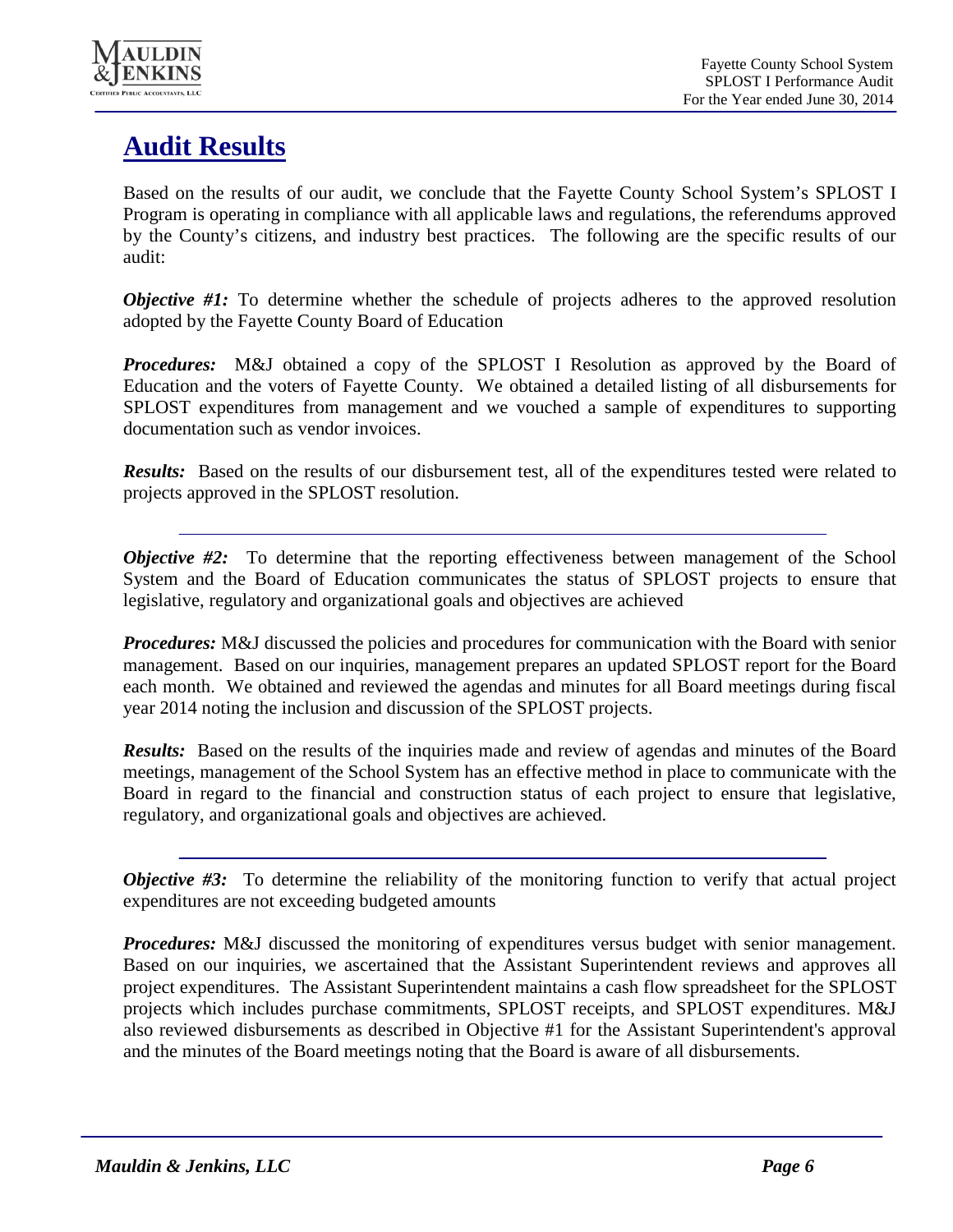

*Results:* Based on the results of inquiries made, review of Board minutes, and review of disbursements as part of our disbursement test, an adequate process is in place to monitor expenditures to ensure that actual project expenditures do not exceed budgeted amounts.

*Objective* #4: To determine whether there is an effective means of monitoring program performance within a projected timeline, to evaluate the validity of expenditures, and to evaluate the timely completion of each project

*Procedures:* M&J discussed the monitoring of projects with senior management. Based on our inquiries, we ascertained that management visits the sites upon completion of a particular school and approves the work completed before payment is remitted. M&J reviewed all minutes from the Board meetings noting that board members were being provided with information regarding the projects during the audit period. Additionally, M&J conducted a disbursement test, as described in Objective #1, to ensure that the School System had policies and procedures in place to ensure that expenditures are properly approved by an individual who reviews the work on site to ensure that invoices submitted are valid in regard to work completed.

*Results:* Based on the results of inquiries made and review of Board minutes, the School System has an effective program in place to monitor program performance and to ensure the timely completion of each project within the projected timeline. Additionally, the School System has policies and procedures in place to ensure that expenditures incurred and paid are valid expenditures of the SPLOST projects.

*Objective* #5: To determine the reliability, validity or relevance of financial analyses to verify that cash flows conform to forecasted projections by project and priority, and that intended economic results are accomplished

*Procedures:* Per discussions with senior management, management prepares a SPLOST update report and submits it to the Board at each month's Board meeting. M&J reviewed all agendas and minutes for all Board meetings for fiscal year 2014 noting inclusion of these updates. Additionally, per discussions with senior management, the Assistant Superintendent prepares a cash flow analysis based on actual SPLOST collections for management and the Board's review. M&J obtained and reviewed the cash flow analysis during our fieldwork.

*Results:* Based on the results of inquiries made, review of Board agendas and minutes, and review of cash flow analyses, there is an adequate process in place to monitor cash flows to ensure that financial analyses used for verifying that cash flows conform to forecasted projections by project and priority are reliable, valid, and relevant and that the intended economic results are accomplished.

*Objective* #6: To determine whether effective procedures exist to verify that design and implementation of SPLOST projects adhere to applicable quality control standards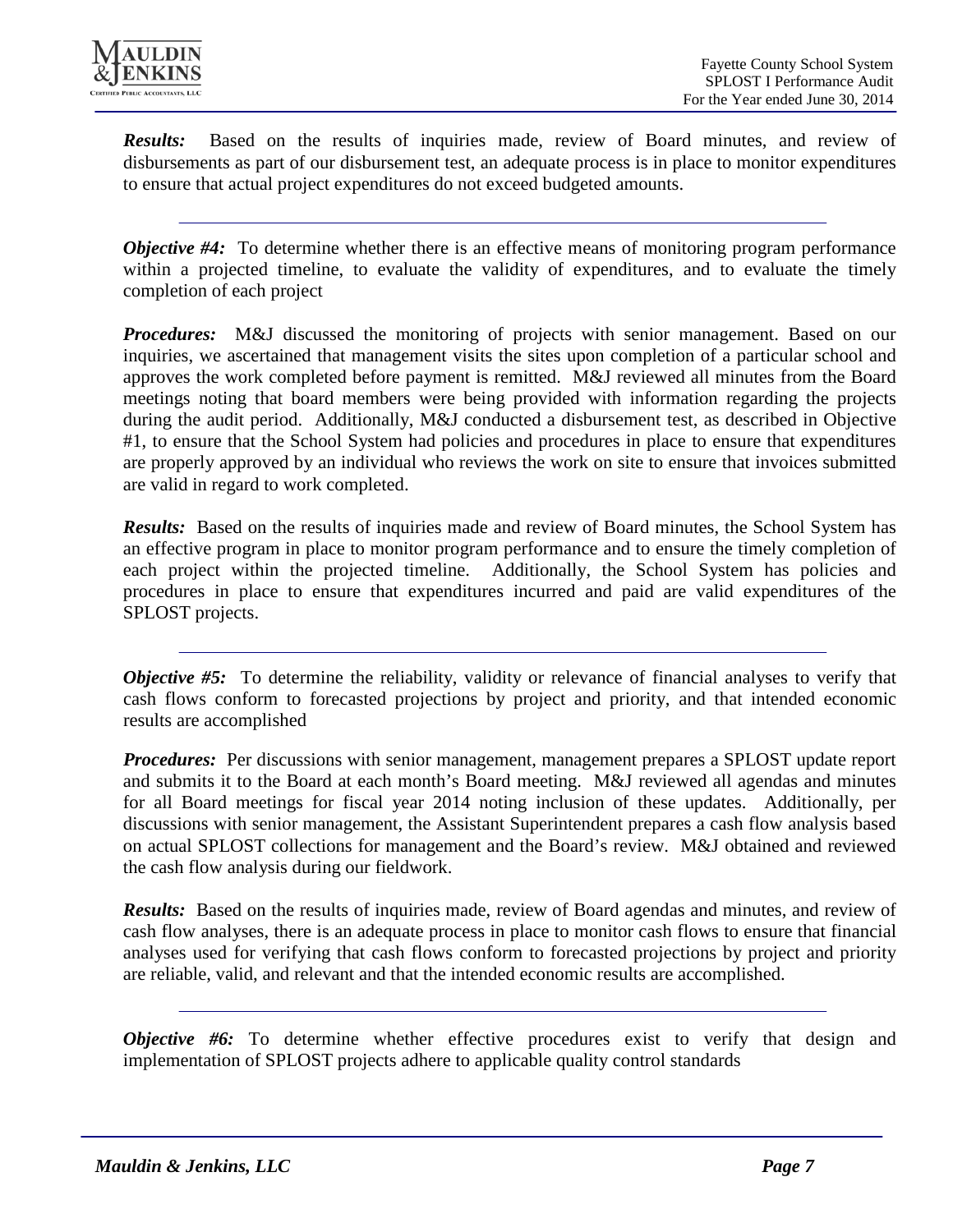

**Procedures:** M&J discussed procedures in place to monitor the design and implementation of SPLOST projects with senior management. M&J conducted a disbursement test, as described in Objective #1, to determine whether management of the School System had policies and procedures in place to ensure that expenditures are properly approved by an individual who reviews the work on site to verify that invoices submitted are valid in regard to work completed.

*Results:* Based on the results of inquiries made and review of invoices, effective procedures are in place to verify that the design and implementation of the SPLOST projects adhere to applicable quality control standards.

*Objective* #7: To determine the effectiveness of financial controls in place to ensure that the receipt and expenditure of tax revenue funds are in compliance with applicable laws and regulations

*Procedures:* M&J discussed financial controls in place with senior management. M&J obtained and reviewed the Board meeting agendas and minutes for the audit period noting inclusion of a SPLOST financial update. Additionally, as described in Objective #1, M&J performed a disbursement test over expenditures.

*Results:* Based on the results of inquiries made, review of Board agendas and minutes, and results of our disbursement test, effective financial controls are in place to ensure that the receipt and expenditure of tax revenue funds are in compliance with applicable laws and regulations.

*Objective* #8: To determine whether management of the School System is following Board approved policies and procedures

*Procedures:* In order to test the procurement practices of the SPLOST Program, M&J obtained a copy of Board policy in regard to bids and procurements, and held discussions with senior management regarding the procurement process for those contracts procured during the fiscal year. We then reviewed the procurement process and related documents, denoting evidence that Board procurement policies and procedures were followed for all projects procured during the audit period.

*Results:* Based on discussions with senior management, review of Board policy, and review of procurement documents, M&J ascertained that Board policy is being followed for contracts procured for SPLOST projects.